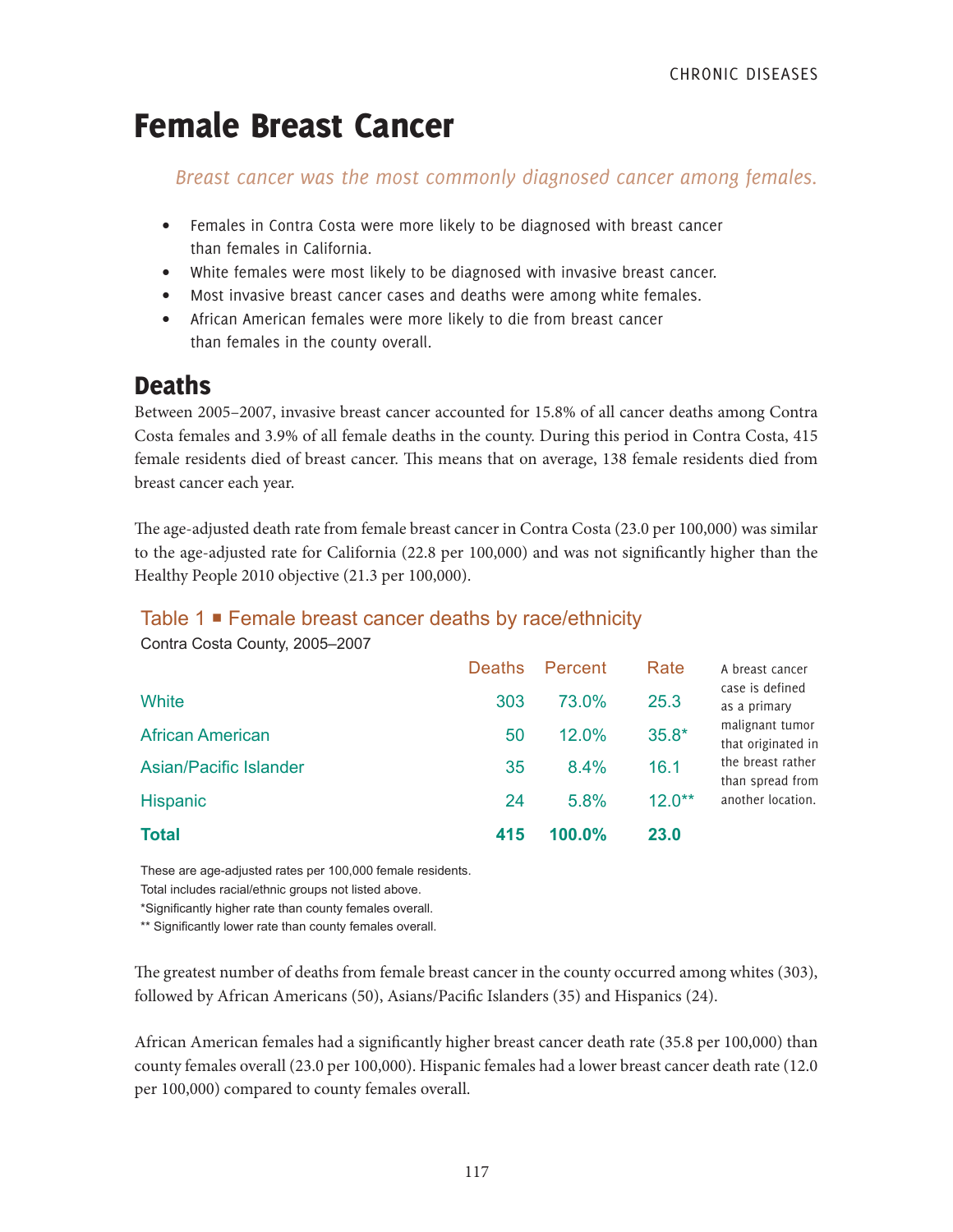|                      | <b>Deaths</b> | Percent | Rate      |
|----------------------|---------------|---------|-----------|
| Concord              | 49            | 11.8%   | 23.9      |
| <b>Walnut Creek</b>  | 47            | 11.3%   | 24.6      |
| Antioch              | 38            | 9.2%    | 29.8      |
| <b>Richmond</b>      | 33            | 8.0%    | 21.4      |
| Pittsburg            | 20            | 4.8%    | 24.8      |
| <b>Brentwood</b>     | 20            | 4.8%    | 31.2      |
| <b>Martinez</b>      | 17            | 4.1%    | <b>NA</b> |
| San Pablo            | 15            | 3.6%    | <b>NA</b> |
| Oakley               | 13            | 3.1%    | <b>NA</b> |
| <b>El Cerrito</b>    | 13            | 3.1%    | <b>NA</b> |
| <b>Pleasant Hill</b> | 12            | 2.9%    | <b>NA</b> |
| <b>Hercules</b>      | 8             | 1.9%    | <b>NA</b> |
| Pinole               | 6             | 1.4%    | <b>NA</b> |
| <b>Contra Costa</b>  | 415           | 100.0%  | 23.0      |

Table 2 **■** Female breast cancer deaths by selected cities Contra Costa County, 2005–2007

These are age-adjusted rates per 100,000 female residents. Contra Costa total includes females in cities not listed above.

The greatest number of deaths from breast cancer occurred among females living in Concord (49), Walnut Creek (47), Antioch (38) and Richmond (33). The available breast cancer death rates listed were similar to the rate for county females overall (23.0 per 100,000). Rates were limited at the city level due to small numbers of deaths.

# New Cases

To understand the impact of breast cancer on the community's health it is important to assess both breast cancer diagnoses and deaths. Information about breast cancer deaths indicates the ultimate toll this disease takes on people's lives, but many more people develop breast cancer than die from it. Information about new invasive and in situ breast cancer cases provides a sense of how much and among whom the disease is being diagnosed and can highlight the need for prevention, screening and treatment programs.

Between 2003–2007, 4,685 new breast cancer cases were diagnosed among Contra Costa females; 81.5% were invasive and 18.5% were in situ cancer. Breast cancer was the most commonly diagnosed cancer among Contra Costa females, representing more than one-third (36.6%) of all new cancer cases among females.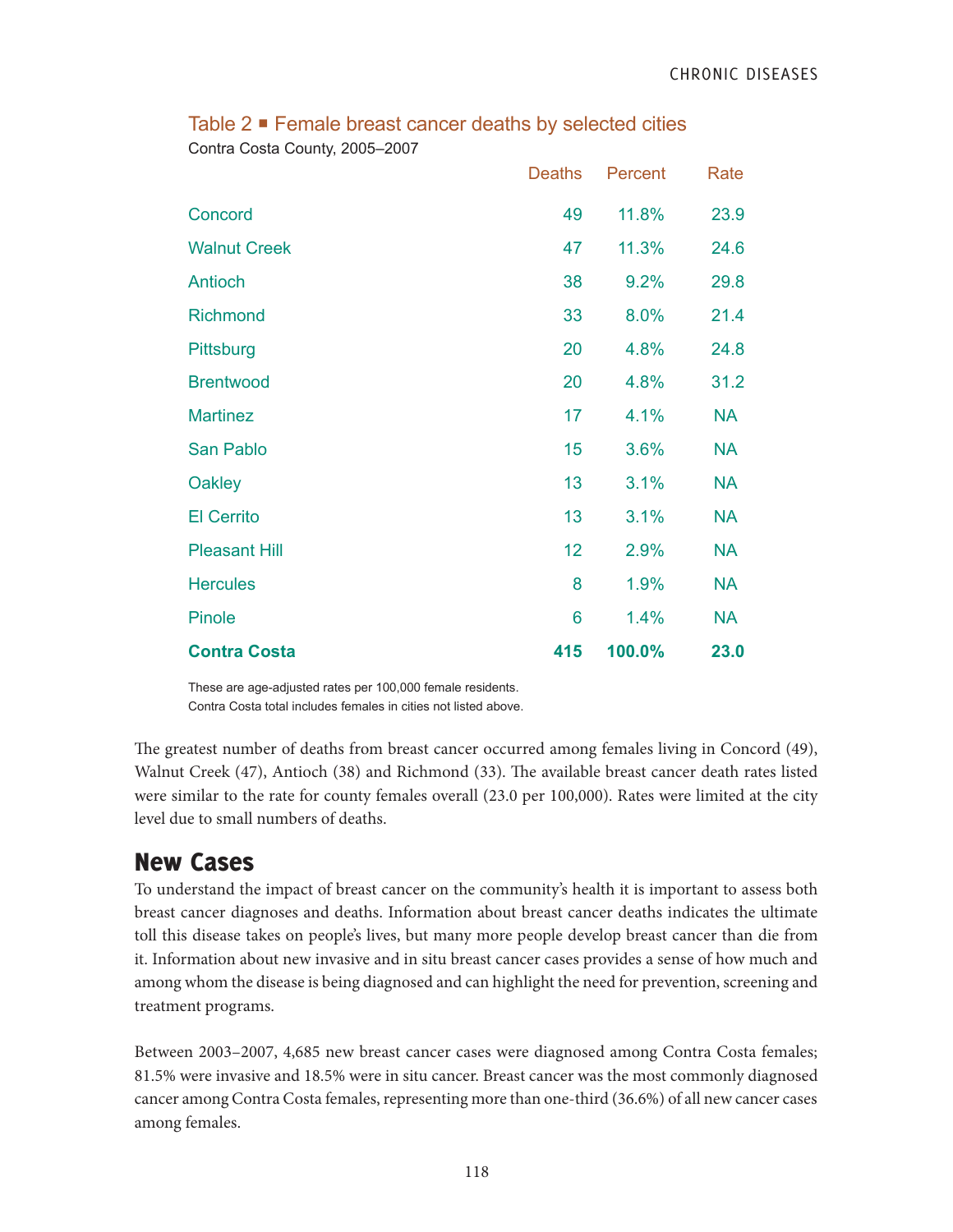# INVASIVE BREAST CANCER

During this five-year period, 3,820 new cases of invasive breast cancer were diagnosed among females in Contra Costa—an average of 764 new cases per year. The age-adjusted rate of new female invasive breast cancer cases for this period was significantly higher in Contra Costa (136.1 per 100,000 females) than California (121.0 per 100,000 females).

The greatest number of new invasive female breast cancer cases in Contra Costa occurred among white females (2,766) followed by Asian/Pacific Islander (360), Hispanic (359) and black (303) females. White females also had the highest rate of new invasive breast cancer cases in the county (149.0 per 100,000); significantly higher than females in the county overall (136.1 per 100,000) and all other racial/ethnic groups listed in the table. Asian/Pacific Islander (92.3 per 100,000) and Hispanic females (110.6 per 100,000) experienced significantly lower rates compared to females in the county overall.

| Table 3 ■ New invasive female breast cancer cases<br>by race/ethnicity |       |         |           |
|------------------------------------------------------------------------|-------|---------|-----------|
| Contra Costa County, 2003-2007                                         |       |         |           |
|                                                                        | Cases | Percent | Rate      |
| White                                                                  | 2,766 | 72.4%   | 149.0*    |
| Asian/Pacific Islander                                                 | 360   | 9.4%    | $92.3***$ |
| <b>Hispanic</b>                                                        | 359   | 9.4%    | $110.6*$  |
| <b>Black</b>                                                           | 303   | 7.9%    | 124.7     |
| <b>Total</b>                                                           | 3,820 | 100.0%  | 136.1     |

Invasive breast cancer is cancer that has spread beyond the breast tissue where it developed to surrounding, healthy tissues.

These rates are age-adjusted per 100,000 female residents.

Total includes females in racial/ethnic groups not listed above.

\* Significantly higher rate than county females overall.

\*\* Significantly lower rate than county females overall.

# IN SITU BREAST CANCER

Between 2003–2007, 865 new cases of in situ breast cancer were diagnosed among females in Contra Costa; 173 new cases per year. The age-adjusted rate of new in situ cases for this five-year period was higher in Contra Costa (30.7 per 100,000) than California (27.5 per 100,000).

The greatest number of new in situ female breast cancer cases in Contra Costa occurred among white females (601) followed by Asian/Pacific Islander (118), black (67) and Hispanic (63) females. Hispanic females experienced a significantly lower rate (19.5 per 100,000) of new in situ breast cancer cases compared to Contra Costa females overall (30.7 per 100,000).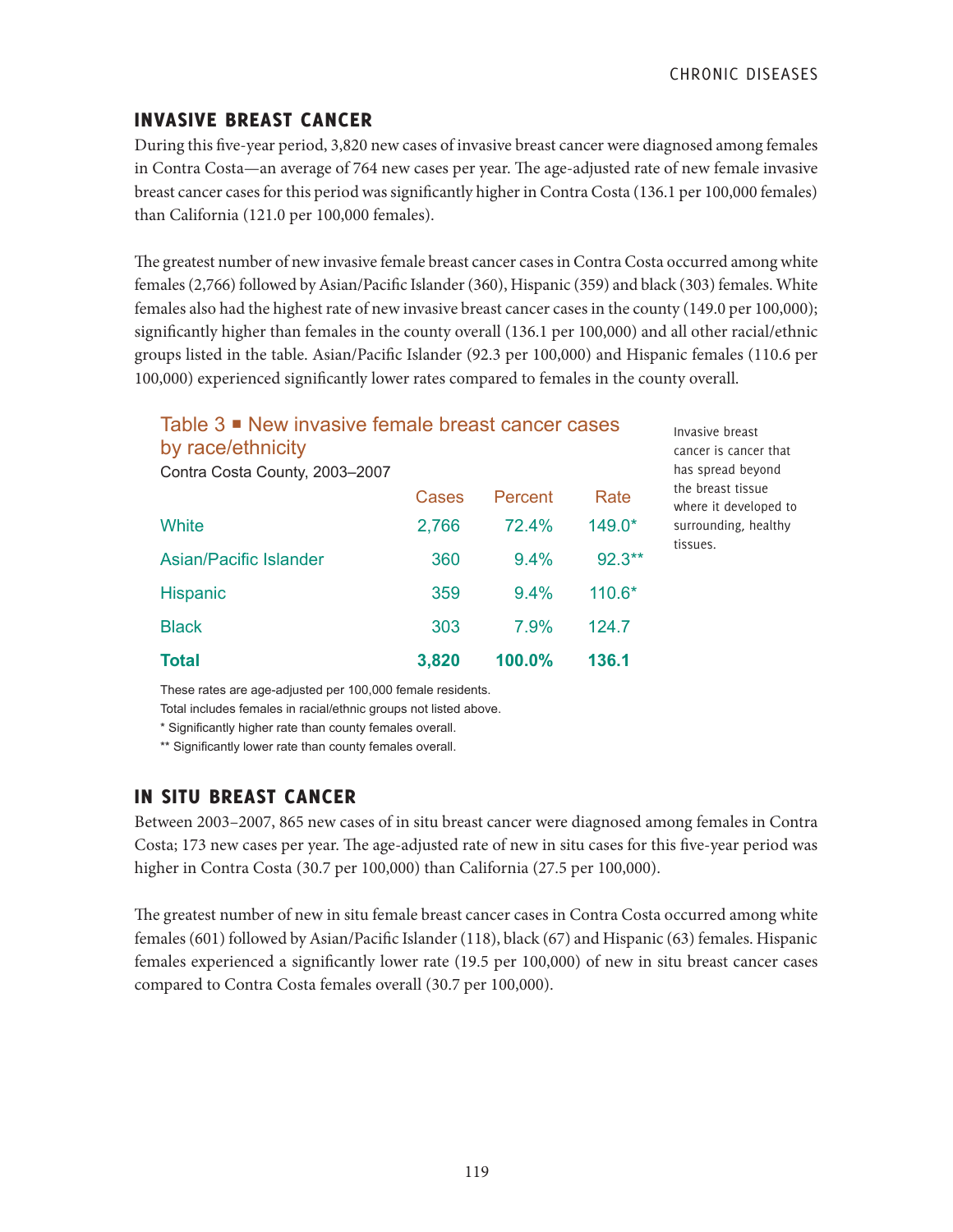### Table 4 **■** New in situ female breast cancer cases by race/ethnicity

Contra Costa County, 2003–2007

| <b>Total</b>           | 865   | 100.0%  | 30.7      |
|------------------------|-------|---------|-----------|
| <b>Hispanic</b>        | 63    | 7.3%    | $19.5***$ |
| <b>Black</b>           | 67    | $7.7\%$ | 27.6      |
| Asian/Pacific Islander | 118   | 13.6%   | 30.5      |
| <b>White</b>           | 601   | 69.5%   | 32.6      |
|                        | Cases | Percent | Rate      |

In situ breast cancer is cancer at its earliest stage that has not spread to neighboring tissue.

Total includes females in racial/ethnic groups not listed above.

These rates are age-adjusted per 100,000 female residents.

\*\* Significantly lower rate than county females overall.

#### **What is breast cancer?**

The National Cancer Institute defines breast cancer as "cancer that forms in the tissues of the breast, usually the ducts (tubes that carry milk to the nipple) and lobules (glands that make milk)."<sup>1</sup> Although both males and females develop breast cancer, male breast cancer is rare.<sup>1</sup>

#### **Why is it important?**

Breast cancer is the most commonly diagnosed cancer among females in Contra Costa,<sup>2</sup> the greater Bay Area,<sup>3</sup> California<sup>2</sup> and the United States.<sup>4</sup> Breast cancer is also the second leading cause of cancer death among females in the county,<sup>5</sup> state<sup>6</sup> and nation.<sup>7</sup>

Although the rate of new breast cancer cases declined in the greater Bay Area in the early 2000s, it remained stable in 2003–2007 for most racial/ethnic groups except Asian/Pacific Islander females among whom the rate increased.<sup>3</sup>

#### **Who does it impact most?**

The exact causes of breast cancer are not known. However, several individual, familial and behavioral factors have been identified that appear to increase the chances of developing breast cancer.

Females are more likely to develop breast cancer than males.<sup>7</sup> The chance of being diagnosed with breast cancer also increases with age. $4.7$  Most breast cancer cases develop after menopause and are diagnosed in females older than 60 years of age.<sup>4,8</sup> In Contra Costa, white females are most likely to be diagnosed with invasive breast cancer, but African American females are more likely to die from the disease than females in the county overall. Nationally, white females are most likely to be diagnosed with both invasive and in situ breast cancer.<sup>9</sup>

Other individual and familial factors related to developing breast cancer include the following: personal or family history of breast cancer (i.e., mother, daughter, sister); abnormal breast cells and ge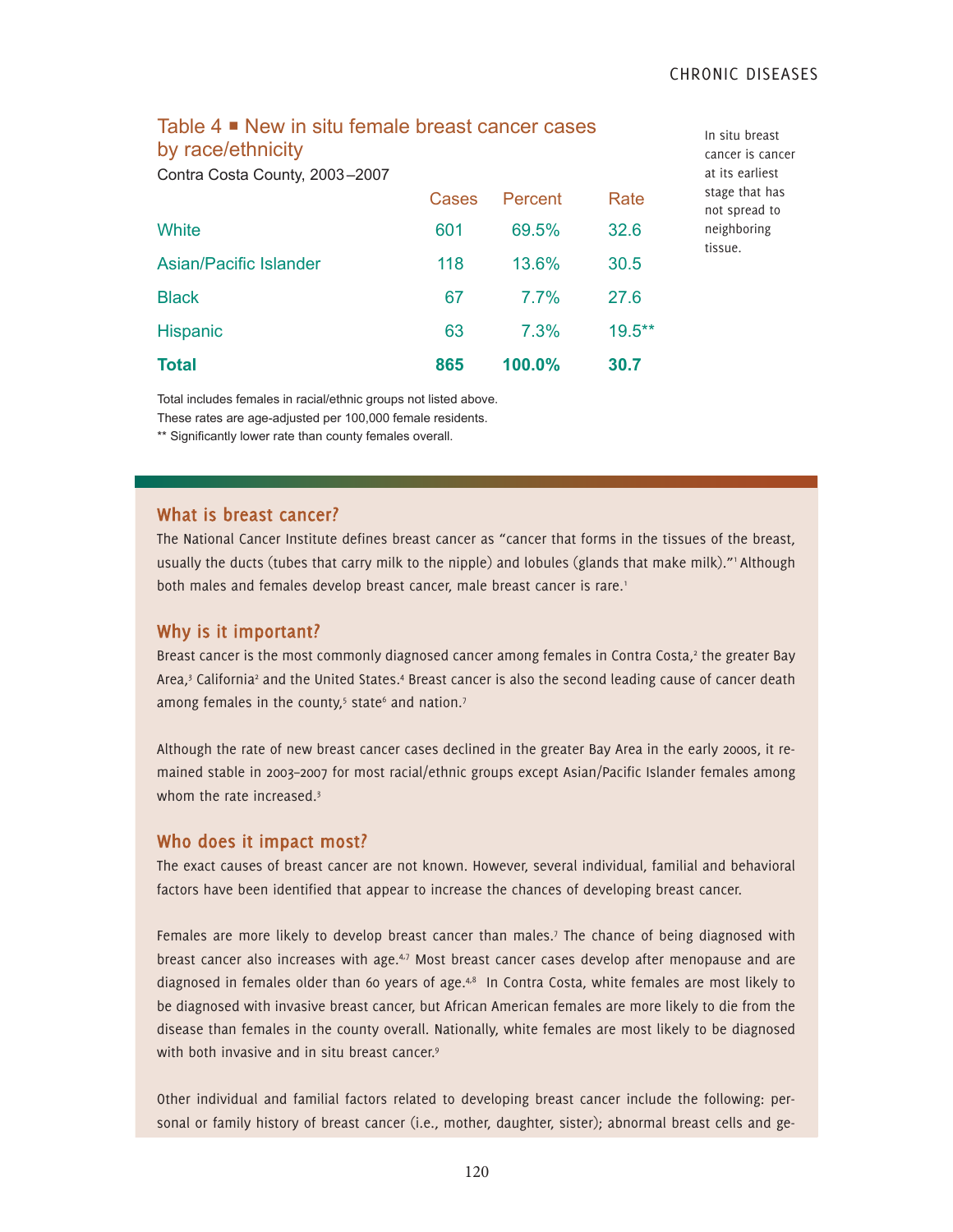netic mutations related to breast cancer genes BRCA1 and BRCA2; long exposure to estrogen, including menstruation over many years (i.e., starting before age 12 and ending after age 55) and having a first child after age 30 or never having had a full-term pregnancy; use of hormone replacement therapy; high doses of radiation to the chest; high breast tissue density;<sup>7</sup> and other lifestyle/behavioral factors including overweight or obesity, lack of exercise and too much alcohol consumption.<sup>4,7</sup>

#### **What can we do about it?**

The five-year survival rate for female breast cancer is high overall but best if diagnosed early: 98% if the cancer is confined to the breast when diagnosed compared to 21% if it has spread to other parts of the body.10 On average, mammograms detect 80%–90% of breast cancer cases in females without symptoms.7 Although mammography rates among women 40 years of age and older declined nationally between 2000 and 2005 from 70.1% to 66.4%, early detection and better treatments have been identified as an important factor in declining breast cancer mortality among females since 1990.<sup>7</sup> More recent declines are likely related to decreasing use of hormone replacement therapy after menopause.<sup>7</sup>

Breast cancer screening guidelines differ between various health organizations. In 2009, the U.S. Preventive Services Task Force began recommending that women receive mammograms every two years between the ages of 50 and 74 years and that they not conduct breast self-exams.<sup>11</sup> Some organizations adhere to older recommendations that suggest clinical breast exams every three years starting at age 20, annual mammograms and clinical breast exams starting at age 40, and that breast self exams be optional.<sup>10,11</sup> Females should discuss screening options with their health care provider to make an informed decision about when to be screened.

Being physically active, eating a healthy diet and maintaining a healthy weight may also help reduce the risk of breast cancer.<sup>10</sup> Policies and programs that improve access to affordable healthy foods and increase opportunities for safe, low- or no-cost physical activity can support healthy behaviors to help prevent breast cancer. Access to health insurance and affordable, culturally competent health care services is also important to enable people to pursue appropriate screening and early treatment for breast cancer.

### Data Sources: Female Breast Cancer

#### **TABLES**

Tables 1–4: The cases and deaths reported in these tables represent instances of female breast cancer. Data presented for Hispanics include Hispanic residents of any race. Data presented for whites, Asians/Pacific Islanders and African Americans/blacks include non-Hispanic residents. Not all race/ethnicities are shown but all are included in totals for the county, by gender and by city. Counts fewer than five are not shown in order to protect anonymity. Rates were not calculated for any group with fewer than 20 cases due to unstable estimates.

Tables 1–2: These tables include total deaths and age-adjusted average annual death rates per 100,000 female residents for 2005 through 2007. Mortality data from the California Department of Public Health (CDPH), http://www.cdph.ca.gov/, Center for Health Statistics' Death Statistical Master File, 2005–2007. Any analyses or interpretations of the data were reached by the Community Health Assessment, Planning and Evaluation (CHAPE) Unit of Contra Costa Health Services and not the CDPH. Data was not available for all Contra Costa communities.